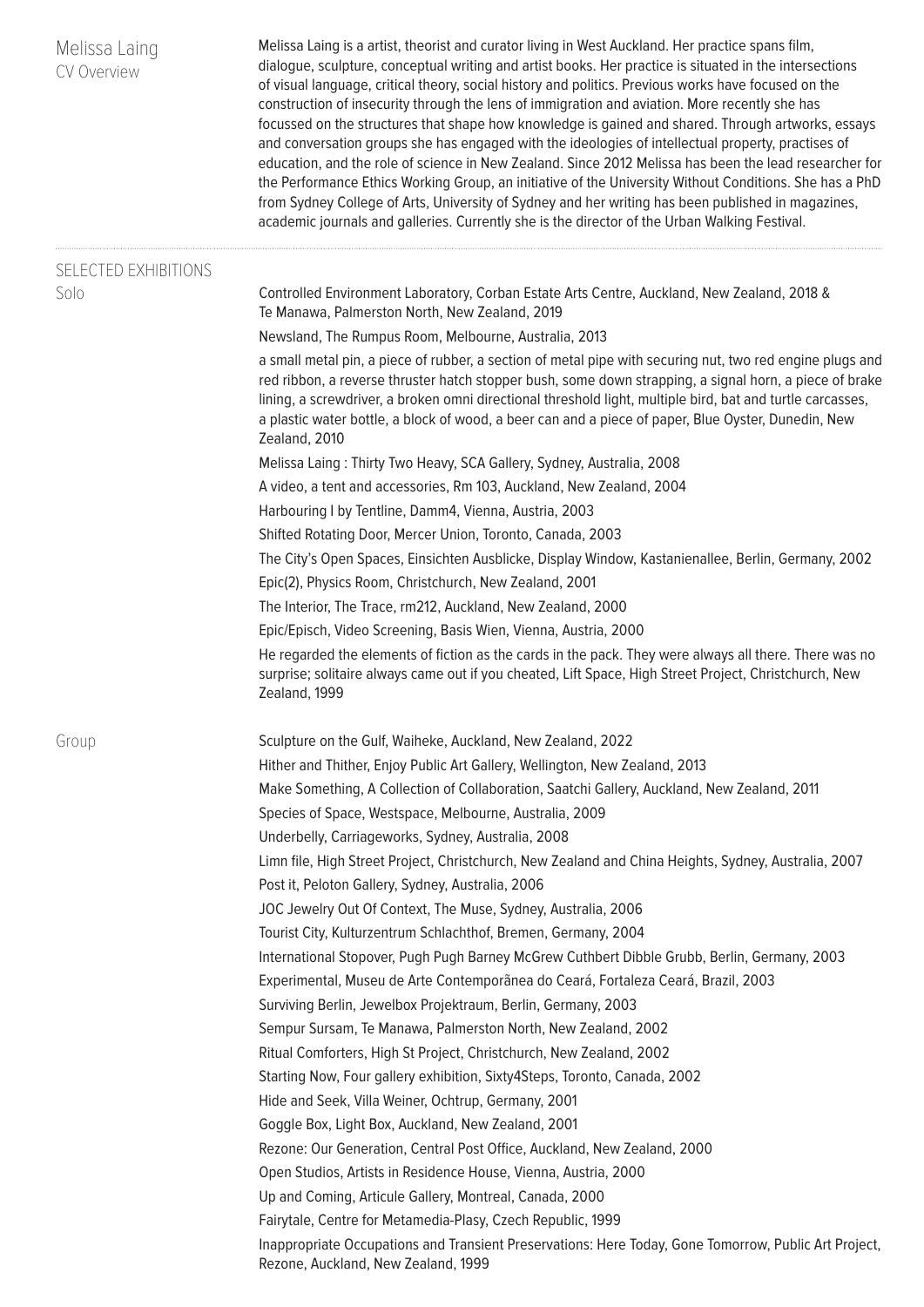| Projects & Performances   | Standing at the edge, with Mustaq Missouri, Walking about, Te Uru, Auckland, 2020<br>The Stoat, the Kereru and the Karaka Berries, with Christina Houghton, Auckland Fringe Festival, 2019<br>Boat Date, Auckland Fringe Festival, 2018                                                                                                                                                                                                                                |  |  |
|---------------------------|------------------------------------------------------------------------------------------------------------------------------------------------------------------------------------------------------------------------------------------------------------------------------------------------------------------------------------------------------------------------------------------------------------------------------------------------------------------------|--|--|
|                           | Performance Ethics Working Group, University Without Conditions, Auckland, ongoing since 2012<br>Boat Dates, with Christina Houghton, Auckland waterways, 2016                                                                                                                                                                                                                                                                                                         |  |  |
|                           | dull, dull, dull. Interesting people talk about boring things, Auckland Fringe Festival, 2013                                                                                                                                                                                                                                                                                                                                                                          |  |  |
|                           | Happiness in two parts, Video with live monologue, Vive le Bonheur, Workshop Showroom, Sydney,<br>Australia, 2007                                                                                                                                                                                                                                                                                                                                                      |  |  |
|                           | A Turbulent Mind, Direction & Sound: Melissa Laing, Performance: Paul Gonzalez & Nick Nestorovksi,<br>Nighttime #1, a Night of Short Works, Performance Space, Sydney, Australia, 2007                                                                                                                                                                                                                                                                                 |  |  |
|                           | Shopping Mall (2002), 2.30 min section of Track 2 from, Trip, remix your experience, a visual music-film<br>with live performance which was shot over 4 years in 12 countries and incorporates 4 feature-length<br>films, 36 directors and 14 musicians. Directed by Frank Otto and Bernt Koehler-Adams. Premiered<br>Expo 2005 in Aichi, Japan. Hamburg Film Festival 2005, European premiere, 59th Festival de Cannes,<br>Marché du Film, 2006. Toured Germany 2006. |  |  |
| Reviews & Catalogues      | Johannes Klabbers, "Not the void exactly: Species of Spaces", Art Monthly Australia (#229, May 2010)                                                                                                                                                                                                                                                                                                                                                                   |  |  |
|                           | Adrian Blackwell, Spinning off Orbit, Mercer Union Exhibition Catalogue, Toronto, Canada, 2003<br>Thomas Hirschmann, White room, Now, Toronto, January 23-29, p 69, 2003                                                                                                                                                                                                                                                                                               |  |  |
|                           | Emma Bugden (ed.), Physics Room Annual 2001, Physics Room Trust, Christchurch, New Zealand, 2002                                                                                                                                                                                                                                                                                                                                                                       |  |  |
|                           | Denise Carvalho (ed.), Fairy-tales, Centre for Metamedia-Plasy, Plasy, Czech Republic, 1999                                                                                                                                                                                                                                                                                                                                                                            |  |  |
| PUBLICATIONS              |                                                                                                                                                                                                                                                                                                                                                                                                                                                                        |  |  |
| Page Works, Artist Books, | 'A Report on Progress', bookwork, 148 pp, 2018                                                                                                                                                                                                                                                                                                                                                                                                                         |  |  |
| Conceptual Writing        | 'Untitled (for Victoria)', bookwork, 2017                                                                                                                                                                                                                                                                                                                                                                                                                              |  |  |
|                           | Boat Date, a poster and essay, 2016                                                                                                                                                                                                                                                                                                                                                                                                                                    |  |  |
|                           | 'Reduction', video poem for Art West, 2015 https://vimeo.com/142360327                                                                                                                                                                                                                                                                                                                                                                                                 |  |  |
|                           | 'Wrong In The World' vol I - IV, zine 2015 - 16                                                                                                                                                                                                                                                                                                                                                                                                                        |  |  |
|                           | 'Climate Laboratory Newsletter', zine, 2014                                                                                                                                                                                                                                                                                                                                                                                                                            |  |  |
|                           | 'These undesirable immigrants, lunatics, people on these boats. we do not want these people to come<br>- and I make no apology for it', bookwork for Enjoy Public Art Gallery, 2013                                                                                                                                                                                                                                                                                    |  |  |
|                           | 'Commonly Occurring', a book of edited text from the Australian Transport Safety Bureau Aviation<br>Safety Database, August 2010 to August 2011. 2012                                                                                                                                                                                                                                                                                                                  |  |  |
|                           | 'Manifestos for thinking and living', with Sarah Laing, 2011                                                                                                                                                                                                                                                                                                                                                                                                           |  |  |
| <b>Edited Books</b>       | Christina Houghton, Melissa Laing and Becca Wood (eds) 2021, About Walking. 15 months of artist<br>walks in Tāmaki Auckland, (Auckland: Te Uru Waitākere Contemporary Gallery)                                                                                                                                                                                                                                                                                         |  |  |
|                           | Negotiating Conversational Frequency, Performance Ethics Working Group Report July 2017, University<br>Without Conditions, 2017                                                                                                                                                                                                                                                                                                                                        |  |  |
|                           | 978-0-9864650-5-5, ST PAUL St Publishing, 2012                                                                                                                                                                                                                                                                                                                                                                                                                         |  |  |
| Podcasts                  | Episode 1 - 9 Performance Ethics Working Group, University Without Conditions, Auckland, New<br>Zealand. universitywithoutconditions.ac.nz/?page_id=492, 2014                                                                                                                                                                                                                                                                                                          |  |  |
| Selected Essays           | 'Shaking the snow-globe and changing the city' Cameron Catiere and Leon Tan (eds.) Routledge<br>Companion to Art in the Public Realm, Routledge, 2020                                                                                                                                                                                                                                                                                                                  |  |  |
|                           | 'Some parallel discussions' in Bruce E. Phillips (ed) Share/Cheat/Unite vol 4, Te Tuhi, 2018<br>'The (quieter) romance of suburban rail', Pantograph Punch, 02 March, 2017                                                                                                                                                                                                                                                                                             |  |  |
|                           | 'Being here, with you' in Bruce E. Phillips (ed) Unstuck in Time, Te Tuhi, 2015                                                                                                                                                                                                                                                                                                                                                                                        |  |  |
|                           | 'Out at Sea: On Taking a Year off and Building a Boat' Pantograph Punch, 4 June 2015                                                                                                                                                                                                                                                                                                                                                                                   |  |  |
|                           | 'Under a Flag', What do you mean, we? Te Tuhi, 2012                                                                                                                                                                                                                                                                                                                                                                                                                    |  |  |
|                           | 'Negotiating an ethical commons of expression' 978-0-9864650-5-5, ST PAUL St Publishing, 2012                                                                                                                                                                                                                                                                                                                                                                          |  |  |
|                           | 'In My Empty House: Ruark Lewis with Loma Bridge', Studies in Material Thinking Vol. 5, 2011                                                                                                                                                                                                                                                                                                                                                                           |  |  |
|                           | 'Into a void', Revolutions per Minute, Narrow Gauge, 2011                                                                                                                                                                                                                                                                                                                                                                                                              |  |  |